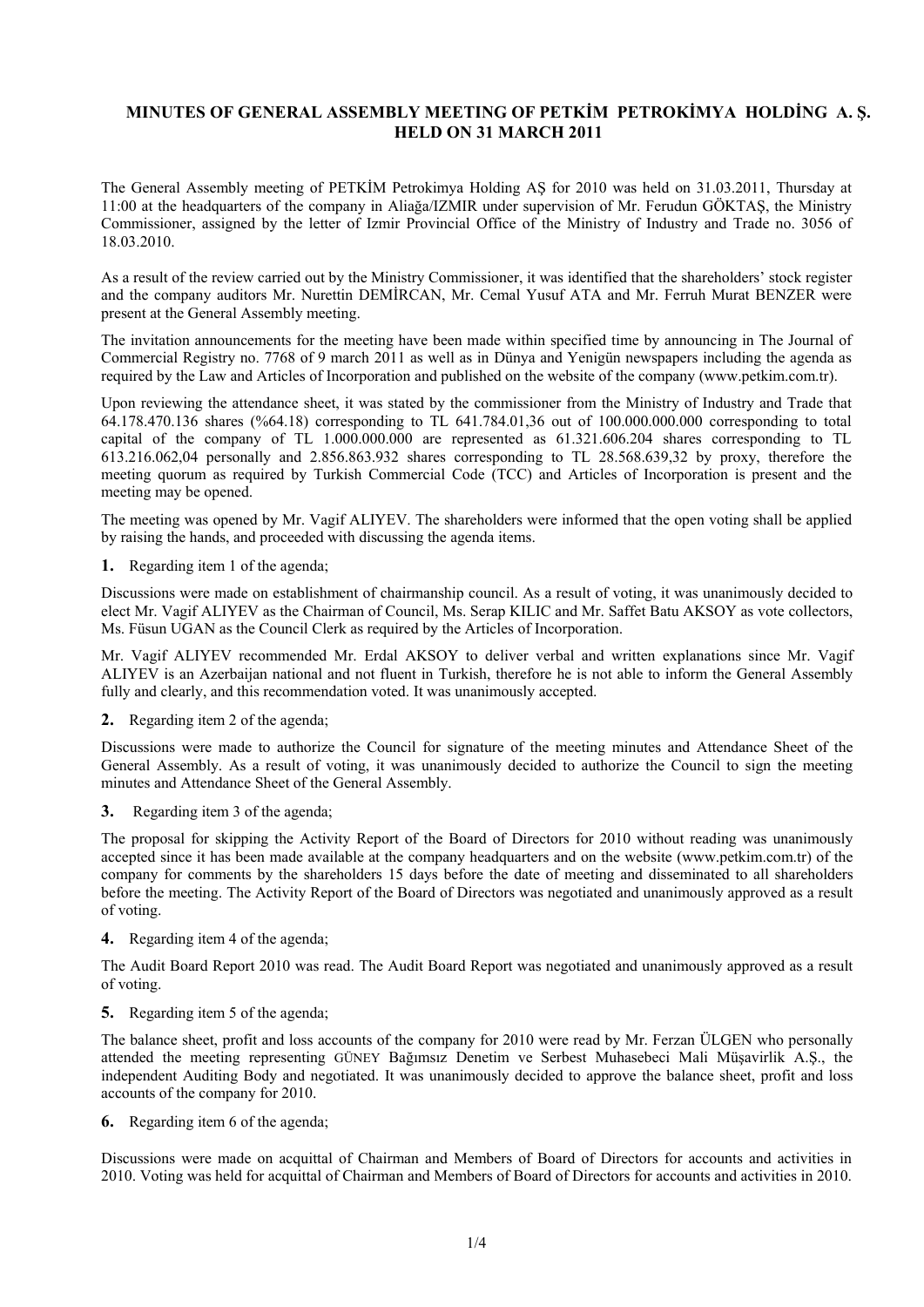The Chairman and Members of Board of Directors did not vote for their own acquittal. As a result of voting, it was unanimously decided to acquit the Chairman and Members of Board of Directors for accounts and activities in 2010.

**7.** Regarding item 7 of the agenda;

Discussions were made on acquittal of the Members of Audit Board for accounts and activities in 2010. Voting was held for acquittal of the Members of Audit Board for accounts and activities in 2010. As a result of voting, it was unanimously decided to acquit the Members of Audit Board for accounts and activities in 2010.

**8.** Regarding item 8 of the agenda;

Discussions were made on re-election or replacement of Members of Board of Directors whose tenure has expired. As a result of voting, it was decided by majority of votes that:

Mr. Erdal AKSOY with Turkish Citizenship no. 43480457094 residing at Tarabya Yokuşu Armağan Sok. Aksoy Sitesi V-2 Tarabya - ISTANBUL nominated by shareholders group A pursuant to article 11/a of Articles of Incorporation, and Mr. Vagif ALIYEV with tax office no. 530483263 residing at B. Nuriyev Cad. Baku – AZERBAIJAN and Mr. Kenan YAVUZ with Turkish Citizenship no. 44392996770 residing at Petkim Siteler Mah. SİTE II NO:55 Aliağa - IZMIR nominated by shareholders Group B are elected as the members of Board of Directors representing shareholders Group A;

Mr. Saffet BATU with Turkish Citizenship no. 43453457960 residing at Tarabya Yokuşu Armağan Sok. Aksoy Sitesi C-4 Tarabya – ISTANBUL, Mr. David MAMMADOV with tax office no. 6110492016, residing at S. Rahimov Sokağı, Baku - AZERBAIJAN, and Mr. Farrukh GASSIMOV with tax office no. 3890661554, residing at Apt.15, 13 A. Alekberov Cad. Baku - AZERBAIJAN nominated by shareholders Group B are elected as the members of Board of Directors representing shareholders Group B;

Mr. Osman ILTER with Turkish Citizenship no. 47458653518 residing at 208 SOK. 2/4 SANCAK MAH. Çankaya / ANKARA nominated by shareholders Group C is elected as the member of Board of Directors representing shareholders Group C

for 2 (two) years as from the date of registration.

It was decided by majority of votes against rejection vote of 3.421.055 shares of ISHARES MSCI Turkey Investable Market Index Fund, Emerging Markets Small Capitaliz. Equ. In. Non-Lendable Fund B, Emerging Markets Small Capitaliz. Equ. In. Non-Lendable Fund represented by Mr. Hakan YİĞİTERİ by a power of attorney.

**9.** Regarding item 9 of the agenda;

Discussions were made on re-election or replacement of Members of Audit Board whose tenure has expired. As a result of voting, it was decided by majority of votes that:

Mr. Nurettin DEMIRCAN with Turkish Citizenship no. 24506700554, residing at Yalıyolu Cad. Emanet Sok. Manolya Ap. No: 11 D: 12 Bostancı - Kadıköy - ISTANBUL nominated by shareholders Group A is elected as the member of Audit Board representing shareholders Group A;

Mr. Cemal Yusuf ATA with Turkish Citizenship no. 29413779754, residing at Hürriyet Mah. Güngören Sok. Aygün Apt. No: 9 D: 8 Şirinevler - ISTANBUL nominated by shareholders Group B is elected as the member of Audit Board representing shareholders Group B;

Mr. Ferruh Murat BENZER with Turkish Citizenship no. 22849636448, residing at Alacaatlı Mah. 3346/2 sok. Rüyakent Sitesi A Blok D: 8 Yenimahalle - ANKARA nominated by shareholders Group C is elected as the member of Audit Board representing shareholders Group C

until the next Ordinary General Assembly as from the date of registration.

It was decided by majority of votes against rejection vote of 3.497.787 shares of IBM Savings Plan, ISHARES MSCI Turkey Investable Market Index Fund, Emerging Markets Small Capitaliz. Equ. In. Non-Lendable Fund B, Emerging Markets Small Capitaliz. Equ. In. Non-Lendable Fund represented by Mr. Hakan YİĞİTERİ by a power of attorney.

**10.** Regarding item 10 of the agenda;

Discussions were made on the fees payable to the members of Board of Directors and members of Audit Board. Ms. Serap KILIC representing the Privatization Administration suggested to apply the decisions of Supreme Planning Council (SPC) for the fees of the members of Board of Directors and members of Audit Board representing the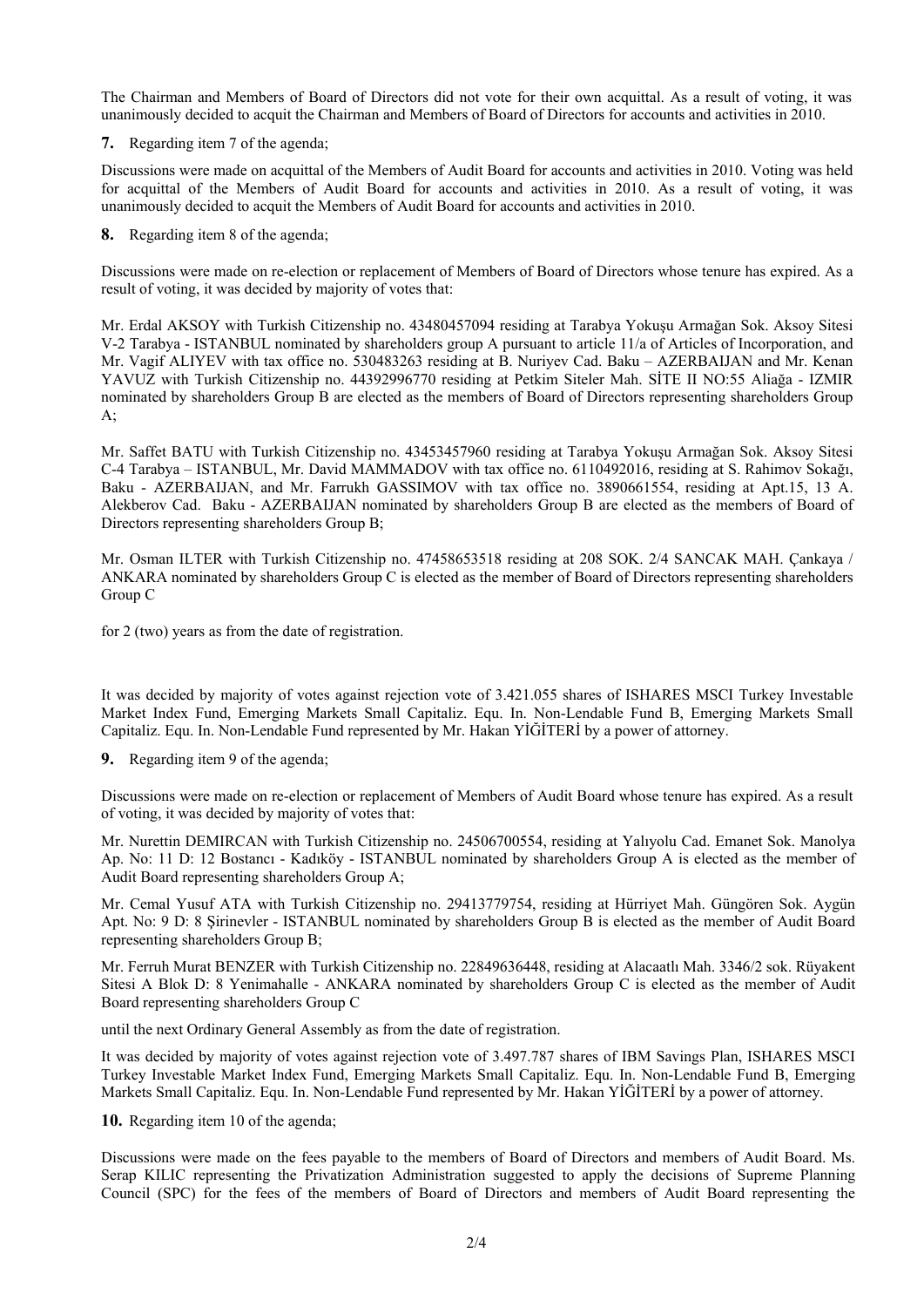Privatization Administration (Group C) pursuant to the Communiqué on Determination of fees to apply to State Economic Enterprises regarding the fees payable to the members of Board of Directors and members of Audit Board under item 10.

As a result of voting, it was decided by majority of votes against abstaining votes for 4.000 shares of College Retirement Equities Fund represented by Mr. Hakan YİĞİTERİ by a power of attorney to pay a salary of TL 1.653,00 net plus two bonuses a year to the Chairman and members of Board of Directors, and a salary of TL 1.239,75 net plus two bonuses a year to the members of Audit Board considering the decisions of the Supreme Planning Council (SPC) pursuant to the Communiqué on Determination of fees to apply to State Economic Enterprises and to consider the increases by the decisions of SPC.

**11.** Regarding item 11 of the agenda;

The proposal submitted by the Board of Directors of the company to the Chairmanship Council regarding nondistribution of profit for 2010 based on the resolution of Board of Directors no. 80/152 of 14 March 2011 published on both Public Disclosure Platform (PDP) and the website of the company was read. The proposal of the Board of Direcors that the profit is not distributed but set off the losses of past years since no distributable profit has been obtained in 2010 was accepted by majority of votes against abstaining votes for 4.000 shares of College Retirement Equities Fund represented by Mr. Hakan YİĞİTERİ by a power of attorney.

#### **PETKIM PETROKIMYA HOLDING A.Ş. PROFIT DISTRIBUTION TABLE APPROVED BY THE GENERAL ASSEMBLY 2010 HELD ON 31 MARCH 2011**

**(TL)** 

|                                                                                                  | Acc. To CMB   | Acc. To TPL   |
|--------------------------------------------------------------------------------------------------|---------------|---------------|
| DISTRIBUTION OF TERM PROFIT                                                                      |               |               |
| 1) Paid up / Issued Capital                                                                      | 1.000.000.000 | 1.000.000.000 |
| 2) Total Statutory Reserve Fund (based on legal records)                                         |               |               |
| Information on preferences on profit distribution, if any, pursuant to Articles of Incorporation |               |               |
| 3) Term Profit                                                                                   | 139.932.200   | 118.863.320   |
| 4) Taxes payable                                                                                 | (9.847.280)   |               |
| 5) TERM NET PROFIT                                                                               | 130.084.920   | 118.863.320   |
| $\overline{6}$ ) Loses from past years                                                           | (16.589.752)  | (154.193.743) |
| 7) Primary Legal Reserve Fund                                                                    |               |               |
| 8) DISTRIBUTABLE TERM NET PROFIT                                                                 |               |               |
| 9) Grants during the year                                                                        |               |               |
| 10) GRANTS WHEREBY THE FIRST DIVIDEND IS TO BE CALCULATED ADDED                                  |               |               |
| 11 First dividend to shareholders                                                                |               |               |
| 12) to owners of preferred share notes                                                           |               |               |
| 13) Dividend to the members of board of directors, employees, etc.                               |               |               |
| 14) Dividend distributed to the owners of dividend shares                                        |               |               |
| 15) Second dividend to shareholders                                                              |               |               |
| 16) Secondary Legal Reserve Fund                                                                 |               |               |
| 17) Statutory Reserves                                                                           |               |               |
| 18) Special Reserves                                                                             |               |               |
| 19) EXTRAORDINARY RESERVES                                                                       |               |               |
| 20) Other resources distributable                                                                |               |               |
| Past years-profit                                                                                |               |               |
| <b>Extraordinary Reserves</b>                                                                    |               |               |
| Other reserves distributable pursuant to the Law and                                             |               |               |
| Articles of Incorporation                                                                        |               |               |

**12.** Regarding item 12 of the agenda;

Amendment to articles 3, 6, 8, 11, 12, 15, 30 and 37, and addition of article 42 following article 41 of Articles of Incorporation under the preliminary permission of the General Directorate of Domestic Trade of the Ministry of Industry and Trade by its letter no. B.14.O.İTG.0.10.00.01/351.02-1196-20323/1026 of 18/02/2011, as approved by Capital Markets Board by its letter no. B.02.1.SPK.0.13-110.03.02/267-1740 of 14/02/2011 was submitted to the General Assembly for voting. As a result of voting, it was unanimously decided to amend articles 3, 6, 8, 11, 12, 15, 30 and 37, and add article 42 following article 41 of Articles of Incorporation.

**13.** Regarding item 13 of the agenda;